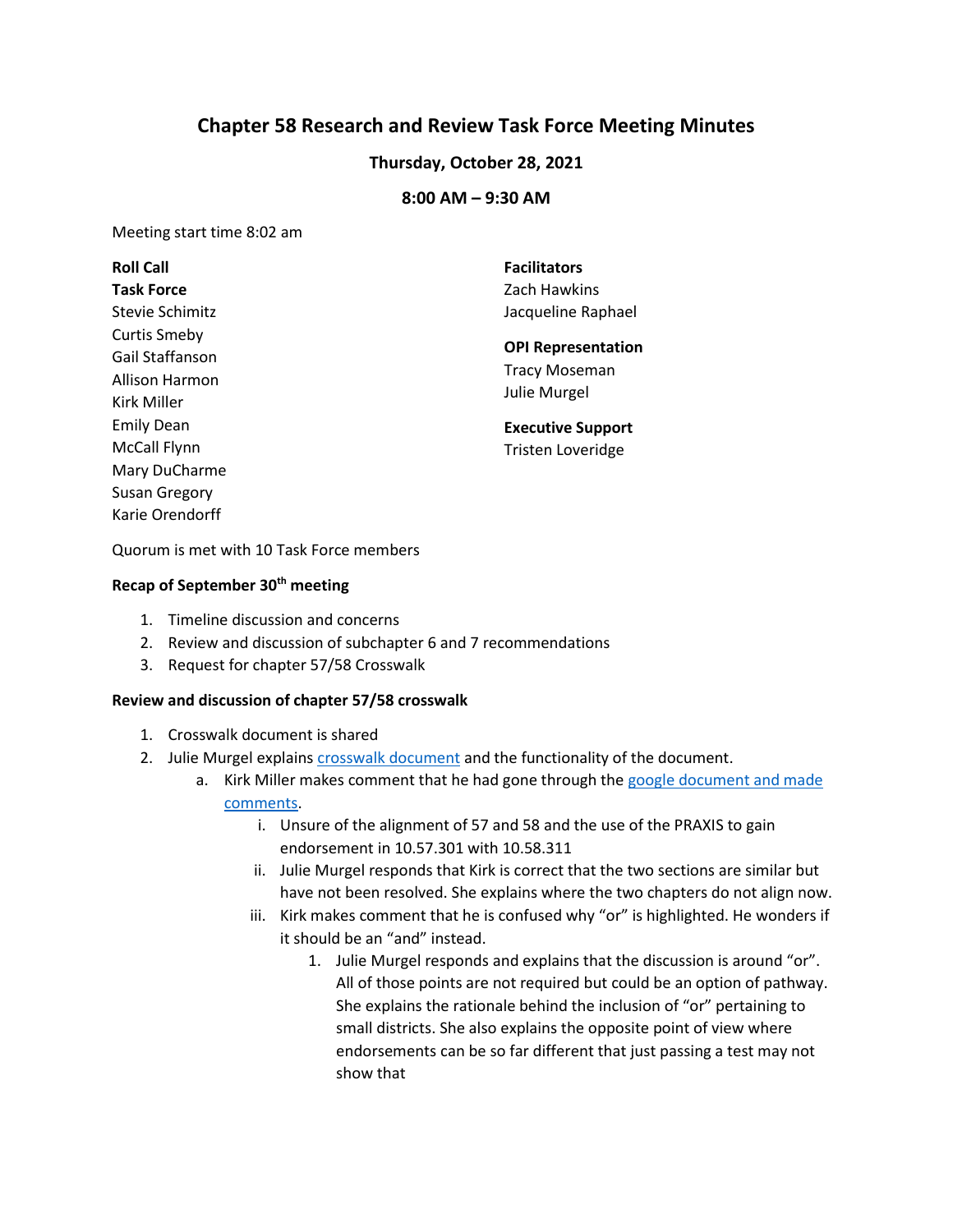- 2. McCall Flynn responds and gives opinion that she thinks the discussion continuing to CSPAC is beneficial.
- iv. Kirk Miller makes comment that he feels the crosswalk is beneficial and that it has brought to light sensitive topics.
	- 1. Julie Murgel responds that both sides of this discussion will be explained to the Superintendent.
	- 2. Kirk responds that he appreciates that experienced and knowledgeable individuals are involved with the process.
	- 3. Julie Murgel responds that this discussion will also be important to explain to CSPAC to better understand the implications of both sides.
- b. Julie Murgel continues explaining the crosswalk document.
	- i. Alison Harmon asks where the requirements for the mentorship and induction program are found.
		- 1. Julie Murgel responds that work is being done to tie the definition for mentorship and induction.
	- ii. Emily Dean asks how a recommendation can be moved forward if it was a tie vote and technically failed.
		- 1. Julie Murgel explains the vote which tied.
		- 2. Jule Walker a member of the public, makes comment about votes taken in chapter 57.
	- iii. Stevie Schmitz asks how will the rule provide verification that a candidate has completed and to what level.
		- 1. Julie Murgel responds that if this was put into rule a process would be put into place to verify. She states that it would probably wind up being someone within the district to verify the mentorship program has been completed to progress.
	- iv. Stevie Schmitz makes comment about "or". Her understanding is that if it is a tie the vote fails. She asks clarification as to what will happen if this goes to CSPAC.
		- 1. Julie Murgel explains that both support and opposition of the vote will be explained to both the Superintendent and CSPAC.
	- v. Susan Gregory makes comment about class 5 as a special education teacher and asks if they are held to three years under the class 5.
		- 1. Julie Murgel explains that she is correct.
		- 2. Susan Gregory makes comment that she feels this is not good for special education teachers. Expecting 2 classes more per semester than any other students in EPP. It is deterring individuals from pursuing this course. She feels it would have been good to consider special education teachers and allow them another year to pursue special education.
		- 3. Julie Murgel responds she agrees this is a very important topic to consider.
		- 4. Susan Gregory responds that special education must complete 2 student teaching courses. It would have been nice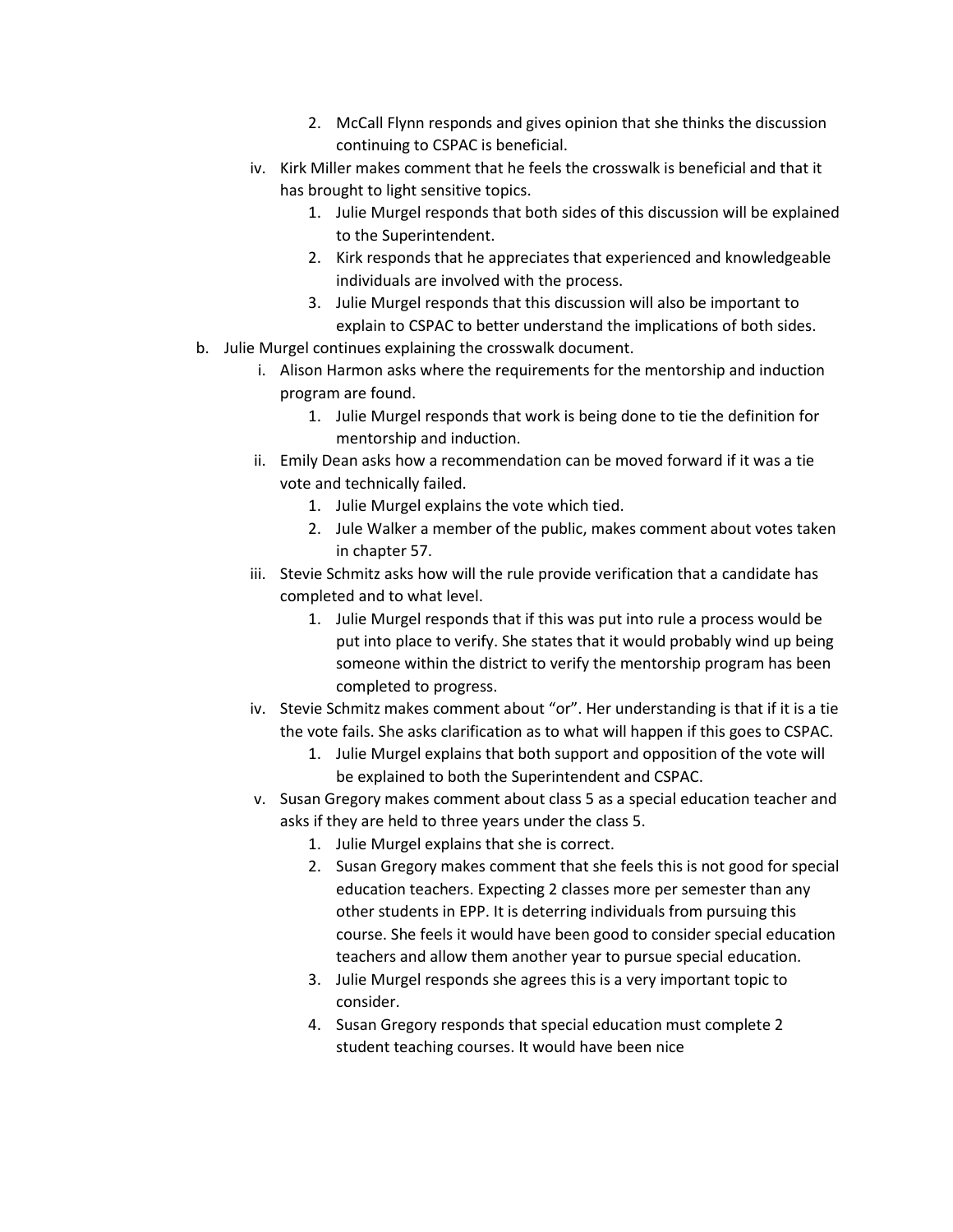- vi. Kirk Miller asks In considering the 3 failed votes of Ch 57 Task Force outlined by Jule's comments -- are there sections in the crosswalk that have language from Ch 57 that failed that are listed as recommendations from Ch 57 Task Force?
	- 1. Julie Murgel explains that there is no language that is included in which the TF did not approve. Language had to evolve in the process.
- c. Julie Murgel finishes to explain the crosswalk document before having to leave the meeting.
- d. Kirk Miller makes comment that he feels extended work needs to be done and subject matter experts need to be included in the discussion. He feels this process will not be complete by November 10<sup>th</sup> deadline.
	- i. Alison Harmon agrees with Kirk that content experts need to be involved and that could take some time.
	- ii. Zach Hawkins makes comment that there are a couple of approached the TF could take.
		- 1. TF can understand that the endorsement areas are too large of a task to undergo and to continue to focus on Subchapter 6 and 7.
			- a. Kirk Miller makes comment that he feels he would be ok with this to suspend the work to find subject experts. He explains the process that was done in the past by OPI. He continues to speak that he supports the recommendations from chapter 57. He feels we should move forward on the recommendations already made by chapter 58 and allow for proper consideration for the endorsement portion.
		- 2. Susan Gregory makes comment that it is interesting to hear how much time was taken to review the chapter in past years. She feels this process has been rushed and does not feel comfortable in assuming she is a content expert to speak for the entire state. She presumes she will have to wait until more time can be dedicated to this process.
		- 3. Mary DuCharme makes comment about special needs and that universal design learning should be mentioned in the chapter somewhere.
	- iii. McCall Flynn makes comment that it is important to keep the chapter intact when presenting to CSPAC and the BOPE.
- e. Zach Hawkins asks the TF if they feel comfortable taking a vote to proceed or not.
- f. Stevie Schmitz asks for clarification about what kind of experts are being lined up to review the endorsements.
- g. Zach Hawkins clarifies the vote would be to not address endorsement areas in this TF at this time.
- h. Kirk Miller asks McCall Flynn if pulling out endorsements sections harms the process in CSPAC.
	- i. McCall Flynn makes comment that she does not feel she is the one to make the determination.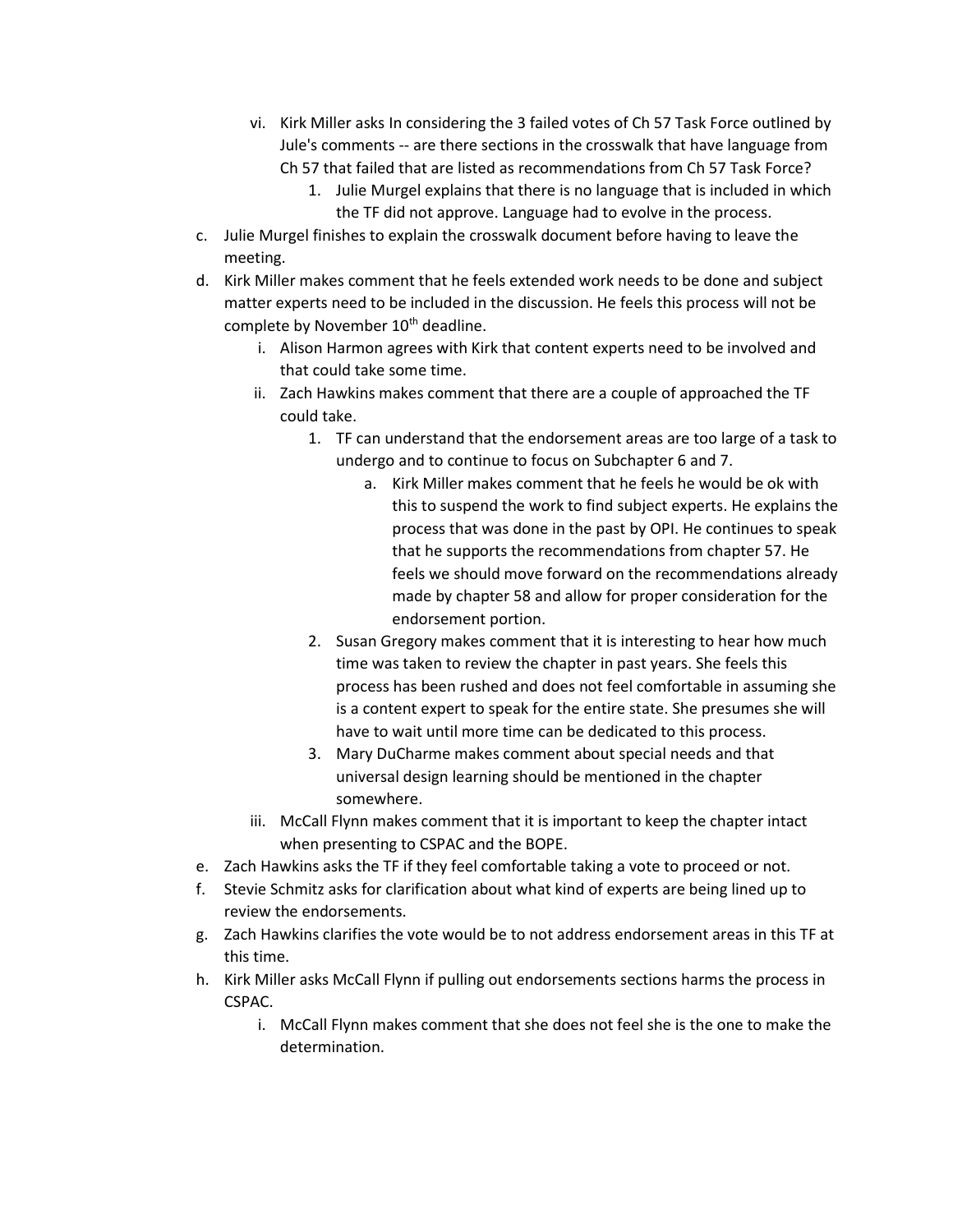- i. Alison Harmon makes comment that she agrees with Kirk. The TF could send forward the recommendations and allow other groups of experts do their part. She feels voting on the parts already done would be beneficial.
- j. Stevie Schmitz makes comment that she agrees with Kirk and Alison. She does not want to see the work already completed fall to the side and not move forward.
- k. Curtis Smeby concurs.
- 3. Jacqueline Raphael shares th[e master tracker.](https://docs.google.com/spreadsheets/d/1EtHSL7juIWfxtheJzNZoD7wt_Q1HnhtC/edit?usp=sharing&ouid=103980653118195900680&rtpof=true&sd=true)
- 4. Zach Hawkins asks if there are members of the public that
	- a. Ann Ewbank makes comment that the conversation has been rich and she feels the TF is ready to take a vote. She agrees that the recommendations. She suggests getting a perspective from legal to determine the best way to move forward the recommendations.
- 5. TF votes on 10.58.604

| 10.58.604<br><b>ADVANCED</b><br><b>PROGRAMS</b> | (1) Advanced programs are offered at postbaccalaureate levels for: Advanced-level Preparation is provided through programs<br>at the post-baccalaureate or graduate levels leading to licensure, certification, or endorsement. Advanced-level programs are<br>designed to develop P-12 teachers who have already completed initial licensure, currently licensed administrators, and other<br>licensed school professionals for employment in P-12 schools/districts. Advanced programs reviewed by the Montana Board of<br>Public Education and CAEP include the following: |
|-------------------------------------------------|-------------------------------------------------------------------------------------------------------------------------------------------------------------------------------------------------------------------------------------------------------------------------------------------------------------------------------------------------------------------------------------------------------------------------------------------------------------------------------------------------------------------------------------------------------------------------------|
|                                                 | (a) the continuing education of teachers who have previously completed initial preparation; or programs for the preparation of<br>school counselors and school psychologists, if the program is not currently accredited through another CHEA-approved<br>accreditor.                                                                                                                                                                                                                                                                                                         |
|                                                 | (b) the preparation of other school professionals educational leadership programs leading to the preparation of principals,<br>curriculum directors, supervisors, and superintendents.                                                                                                                                                                                                                                                                                                                                                                                        |
|                                                 | (2) Advanced programs commonly award graduate credit and include master's, specialist, and doctoral degree programs as<br>well as non-degree educator preparation programs offered at the postbaccalaureate level. Examples of these programs include<br>Advanced-level programs not reviewed by the Montana Board of Public Education or CAEP include the following:                                                                                                                                                                                                         |
|                                                 | (a) teachers who are preparing for a second endorsement at the graduate level in a field different from the field in which they<br>had their first endorsement any advanced-level program not specific to the preparation of teachers or other school professionals<br>for P-12 schools/districts:                                                                                                                                                                                                                                                                            |
|                                                 | (b) programs for teachers who are seeking a master's degree in the field in which they teach any advanced-level non-licensure<br>programs, including those specific to content areas (e.g., M.A., M.S., Ph.D.);                                                                                                                                                                                                                                                                                                                                                               |
|                                                 | (c) programs not tied to endorsement, such as programs in curriculum and instruction; and educational leadership programs not<br>specific to the preparation of teachers or other school professionals for P-12 schools/districts                                                                                                                                                                                                                                                                                                                                             |
|                                                 | (d) programs for other school professionals such as school counselors, school psychologists, educational administrators, and<br>curriculum directors.                                                                                                                                                                                                                                                                                                                                                                                                                         |

- a. Stevie Schmitz Yes
- b. Kirk Miller Yes
- c. Curtis Smeby Yes
- d. McCall Flynn Yes
- e. Alison Harmon Yes
- f. Susan Gregory Yes
- g. Gail Staffanson Yes
- h. Emily Dean Yes
- i. Mary DuCharme Yes
- j. Karie Orendorff Yes

i. TF recommends to the Superintendent with a unanimous vote.

6. TF votes on 10.58.605

| 10.58.605 ADVANCED |                                                                                                                                                                                                                                                                                                                    |
|--------------------|--------------------------------------------------------------------------------------------------------------------------------------------------------------------------------------------------------------------------------------------------------------------------------------------------------------------|
| CONTENT AND        |                                                                                                                                                                                                                                                                                                                    |
|                    | PEDAGOGICAL KNOWLEDGE (1) The provider ensures that advanced program candidates:                                                                                                                                                                                                                                   |
|                    | $(a)$ develop a deep understanding of the critical concepts and principles of their discipline and, by completion,<br>are able to use discipline-specific practices flexibly-to advance the learning of all students toward attainment of<br>college- and career-readiness standards specific to their discipline: |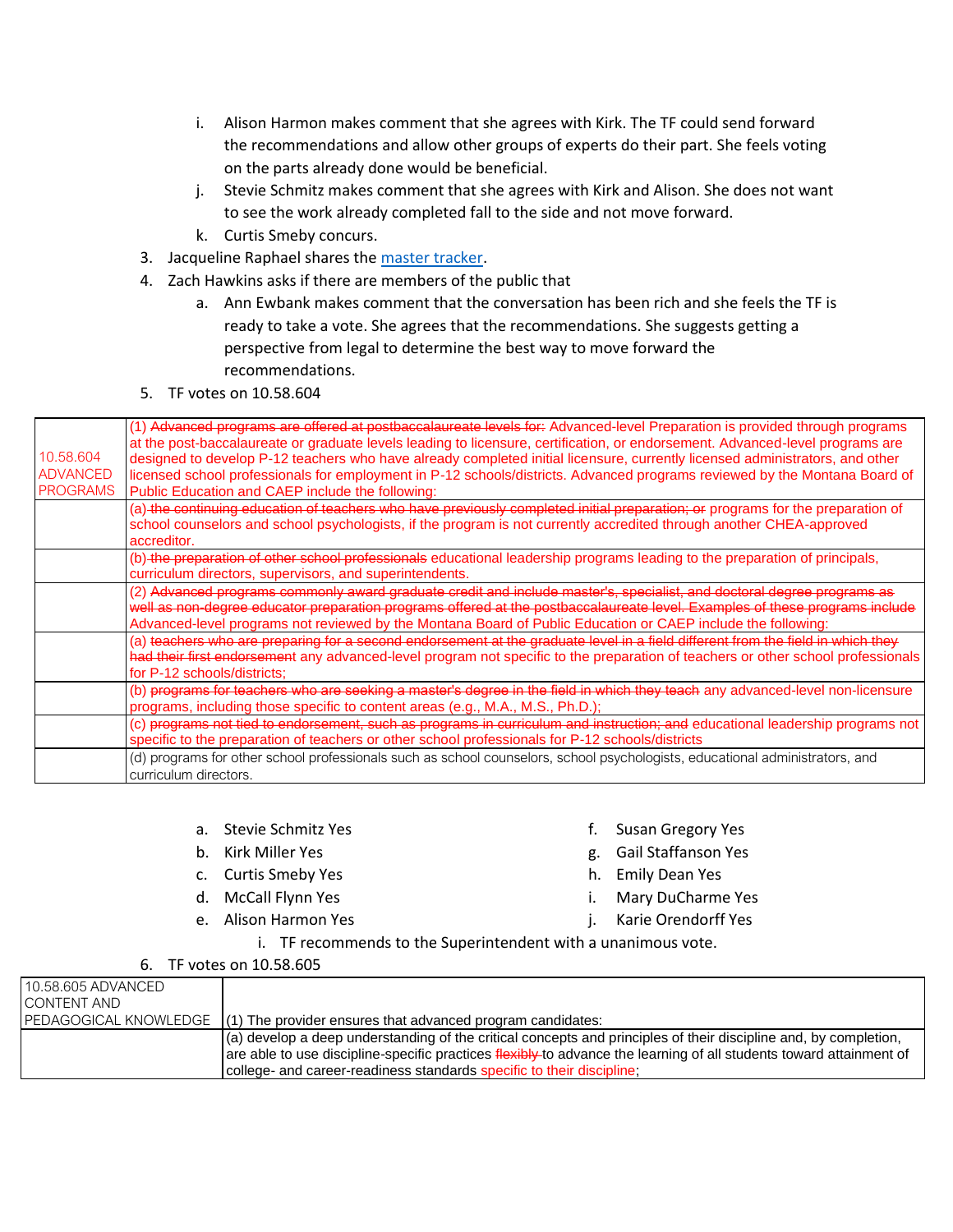| (b) reflect on their personal biases to increase their understanding and practice of equity, diversity, and<br>inclusion. The provider is intentional in the development of their curriculum for candidates to demonstrate ability<br>to effectively work with diverse P-12 students and their families.                                                                                                                                                                                                                                                                                                                                                                                                                                                                                                                                                                                                                                                                                                                                    |
|---------------------------------------------------------------------------------------------------------------------------------------------------------------------------------------------------------------------------------------------------------------------------------------------------------------------------------------------------------------------------------------------------------------------------------------------------------------------------------------------------------------------------------------------------------------------------------------------------------------------------------------------------------------------------------------------------------------------------------------------------------------------------------------------------------------------------------------------------------------------------------------------------------------------------------------------------------------------------------------------------------------------------------------------|
| (c) demonstrate an understanding of and are able to apply knowledge and skills specific to their discipline;<br>demonstrate their proficiencies to understand and apply knowledge and skills appropriate to their professional<br>field of specialization so that learning and development opportunities for all P-12 are enhanced, through: •<br>Applications of data literacy; • Use of research and understanding of qualitative, quantitative and/or mixed<br>methods research methodologies; • Employment of data analysis and evidence to develop supportive, diverse,<br>equitable, and inclusive school environments; • Leading and/or participating in collaborative activities with others<br>such as peers, colleagues, teachers, administrators, community organizations, and parents; • Supporting<br>appropriate applications of technology for their field of specialization; and • Application of professional<br>dispositions, laws and policies, codes of ethics and professional standards appropriate to their field of |
| specialization.<br>(d) use research and evidence to develop school environments that support and assess P-12 students' learning<br>and their own professional practice specific to their discipline;                                                                                                                                                                                                                                                                                                                                                                                                                                                                                                                                                                                                                                                                                                                                                                                                                                        |
| (e) apply content and discipline-specific knowledge as reflected in outcome assessments in response to<br>standards of professional associations and national or other accrediting bodies; have opportunities to learn and<br>apply specialized content and discipline knowledge contained in approved state and/or national discipline-<br>specific standards. These specialized standards include, but are not limited to, Specialized Professional<br>Association (SPA) standards, individual state standards, standards of the National Board for Professional<br>Teaching Standards, and standards of other accrediting bodies [e.g., Council for Accreditation of Counseling<br>and Related Educational Programs (CACREP)]. Evidence of candidate content knowledge appropriate for the<br>professional specialty should be documented.                                                                                                                                                                                               |
| (f) demonstrate skills and commitment to creating supportive environments that afford <i>all</i> P-12 students access<br>to rigorous college- and career-ready standards; and                                                                                                                                                                                                                                                                                                                                                                                                                                                                                                                                                                                                                                                                                                                                                                                                                                                               |
| (g) integrate technology standards to support the design, implementation, and assessments of learning<br>experiences and environments to engage students, improve learning, and enrich professional practice.                                                                                                                                                                                                                                                                                                                                                                                                                                                                                                                                                                                                                                                                                                                                                                                                                               |

- a. Stevie Schmitz Yes
- b. Kirk Miller Yes
- c. Curtis Smeby Yes
- d. McCall Flynn Yes
- e. Alison Harmon Yes
- j. Karie Orendorff Yes
- f. Susan Gregory Yes
- g. Gail Staffanson Yes
- h. Emily Dean Yes
- i. Mary DuCharme Yes
- i. TF recommends to the Superintendent with a unanimous vote
- 7. TF votes on 10.58.606

| 10.58.606 ADVANCED<br><b>CLINICAL PARTNERSHIPS</b> |                                                                                                                                                                                                                                                                                                                                                                                                                                                                                                                                                                                                                                                                                                                                                                                                                                                                                                                                                                                                              |
|----------------------------------------------------|--------------------------------------------------------------------------------------------------------------------------------------------------------------------------------------------------------------------------------------------------------------------------------------------------------------------------------------------------------------------------------------------------------------------------------------------------------------------------------------------------------------------------------------------------------------------------------------------------------------------------------------------------------------------------------------------------------------------------------------------------------------------------------------------------------------------------------------------------------------------------------------------------------------------------------------------------------------------------------------------------------------|
| <b>AND PRACTICE</b>                                | (1) The provider:                                                                                                                                                                                                                                                                                                                                                                                                                                                                                                                                                                                                                                                                                                                                                                                                                                                                                                                                                                                            |
|                                                    | (a) ensures that effective partnerships and high-quality clinical practice are central to preparation so that<br>candidates develop the knowledge, skills, and professional dispositions necessary to demonstrate positive<br>impact on all P-12 students' learning and development and appropriate for their professional specialty field;                                                                                                                                                                                                                                                                                                                                                                                                                                                                                                                                                                                                                                                                  |
|                                                    | (b) ensures that partners co-construct mutually beneficial P-12 school and community arrangements,<br>including technology-based collaborations, for clinical preparation and share responsibility for continuous<br>improvement of advanced program candidate preparation. Partnerships for clinical preparation can follow a<br>range of forms, participants, and functions. They establish mutually agreeable expectations for advanced<br>program candidate entry, preparation, and exit; ensure that theory and practice are linked; maintain<br>coherence across clinical and academic components of preparation; and share accountability for advanced<br>program candidate outcomes; to the extent possible, providers and school partners co-construct<br>opportunities for students to student teachi in the district and school of their choice, including through<br>recruitment and retention programs adopted by school districts, in accordance with statewide agreements<br>among providers. |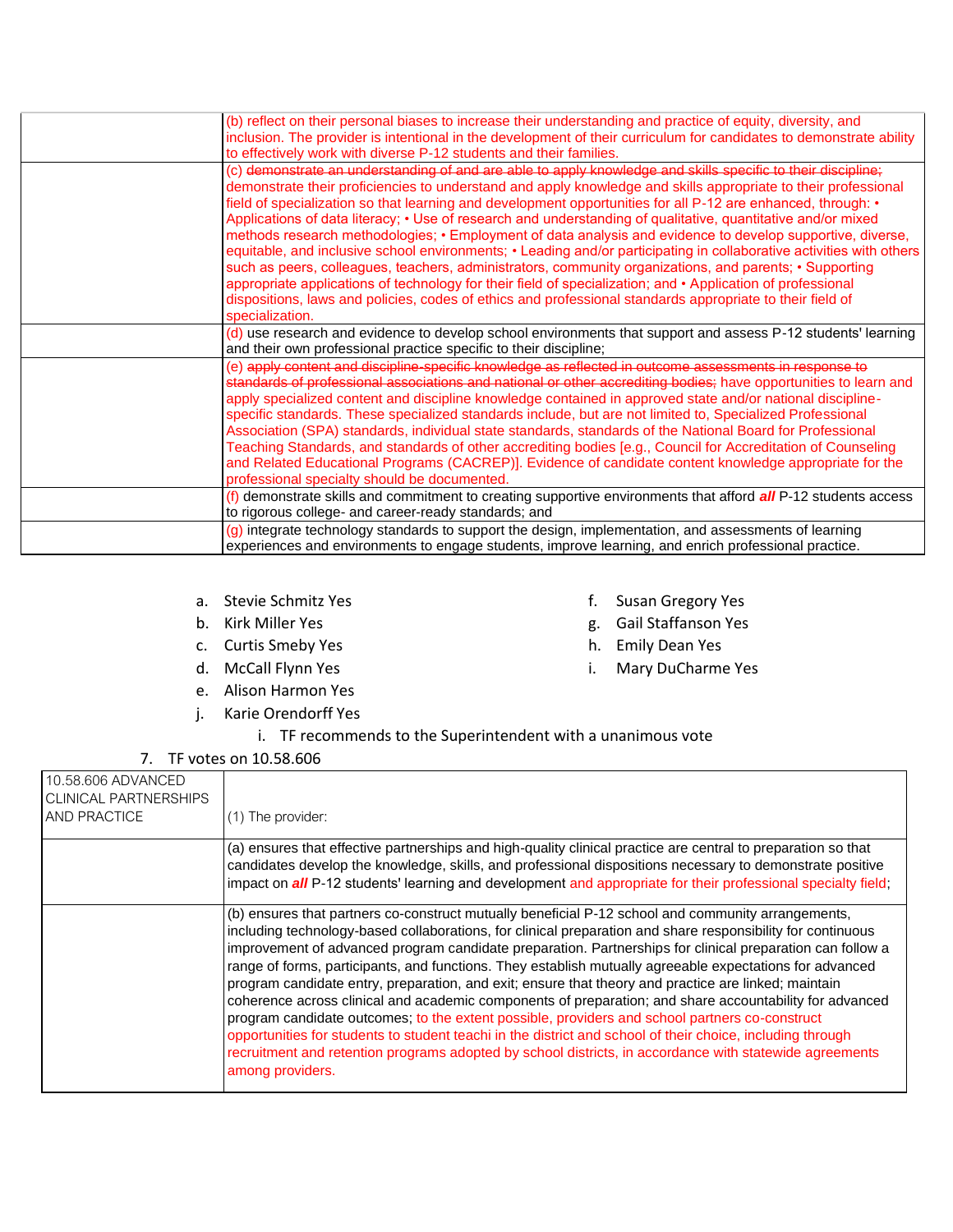| ensures that partners co-select, prepare, evaluate, support, and retain high-quality clinical educators.<br>both provider- and school-based, who demonstrate a positive impact on advanced program candidates' |
|----------------------------------------------------------------------------------------------------------------------------------------------------------------------------------------------------------------|
| development and P-12 student learning and development. In collaboration with their partners, providers use                                                                                                     |
| multiple indicators and appropriate technology based applications to establish, maintain, and refine criteria                                                                                                  |
| for selection, professional development, performance evaluation, continuous improvement, and ret                                                                                                               |
| clinical educators in all clinical placement settings; and                                                                                                                                                     |
|                                                                                                                                                                                                                |
| (d) works with partners to design clinical experiences of sufficient depth, breadth, diversity, coherence, and                                                                                                 |
| duration to ensure that advanced program candidates demonstrate their developing effectiveness in creating                                                                                                     |
| environments that support all students' learning and development. Clinical experiences, including                                                                                                              |
| technology-enhanced learning opportunities, are structured to have multiple performance-based                                                                                                                  |
| assessments at key points within the program to demonstrate advanced program candidates' development of                                                                                                        |
| the knowledge, skills, and professional dispositions, as delineated in ARM 10.58.605, that are associated                                                                                                      |
| with creating a supportive school environment that results in a positive impact on the learning and                                                                                                            |
| development of <b>all</b> P-12 students.                                                                                                                                                                       |
|                                                                                                                                                                                                                |

- a. Stevie Schmitz Yes
- b. Kirk Miller Yes
- c. Curtis Smeby Yes
- d. McCall Flynn Yes
- e. Alison Harmon Yes
- f. Susan Gregory Yes
- g. Gail Staffanson Yes
- h. Emily Dean Yes
- i. Mary DuCharme Yes
- j. Karie Orendorff Yes
- i. TF recommends to the Superintendent with a unanimous vote

| 8. TF votes on 10.58.607 |                                                                                                                                                                                                                                                                                                                                                                                                                                                               |
|--------------------------|---------------------------------------------------------------------------------------------------------------------------------------------------------------------------------------------------------------------------------------------------------------------------------------------------------------------------------------------------------------------------------------------------------------------------------------------------------------|
| 10.58.607 ADVANCED       |                                                                                                                                                                                                                                                                                                                                                                                                                                                               |
| CANDIDATE QUALITY,       |                                                                                                                                                                                                                                                                                                                                                                                                                                                               |
| RECRUITMENT, AND         |                                                                                                                                                                                                                                                                                                                                                                                                                                                               |
| <b>SELECTIVITY</b>       | (1) The provider:                                                                                                                                                                                                                                                                                                                                                                                                                                             |
|                          | (a) demonstrates that the quality of advanced program candidates is an ongoing and intentional focus so<br>that completers are prepared to perform effectively and can be recommended for certification where<br>applicable. a continuing and purposeful part of its responsibility from recruitment, at admission, through the<br>progression of courses and clinical experiences, and to decisions that advanced program completers are                     |
|                          | prepared to perform effectively and are recommended for licensure where applicable, and demonstrates                                                                                                                                                                                                                                                                                                                                                          |
|                          | that development of candidate quality is the goal of educator preparation in all phases of the program:                                                                                                                                                                                                                                                                                                                                                       |
|                          | (b) presents plans and goals to recruit and support completion of high-quality advanced program candidates<br>from a broad range of backgrounds and diverse populations to accomplish its mission:                                                                                                                                                                                                                                                            |
|                          | (i) admitted candidates reflect the diversity of Montana's P-12 students; and                                                                                                                                                                                                                                                                                                                                                                                 |
|                          | (ii) the provider demonstrates efforts to know and address local, community, tribal, Montana, regional, or<br>national needs for school and district staff prepared in advanced fields;                                                                                                                                                                                                                                                                       |
|                          | (c) sets admissions requirements, including the CAEP minimum GPA of 3.0 of the average grade point<br>average of its accepted cohort of candidates, and gathers data to monitor applicants and selected pool of<br>candidates, and designs the selection to completion policy that includes multiple assessment measures to<br>determine admission, continuation in, and completion of programs, providing:                                                   |
|                          | (i) data points are reliable and valid predictors of candidate success and demonstrate that the standard for<br>high academic achievement and ability is met through multiple evaluations and sources of evidence; and                                                                                                                                                                                                                                        |
|                          | (ii) these data are regularly and systematically compiled, summarized, and analyzed to improve the applicant<br>pool, and candidate performance, program quality, and unit operations;                                                                                                                                                                                                                                                                        |
|                          | (d) establishes and monitors attributes and dispositions beyond academic ability that advanced program<br>candidates must demonstrate at admissions and during the program, and selects criteria, describes the<br>measures used and evidence of the reliability and validity of those measures, and reports data that show how<br>the academic and non-academic factors predict advanced program candidate performance in the program<br>and in service; and |
|                          | (e) creates criteria for program progression and uses disaggregated data to monitor candidates'<br>advancement from admissions through completion. The provider ensures that knowledge of and<br>progression through transition points are transparent to candidates. The provider plans and documents the                                                                                                                                                    |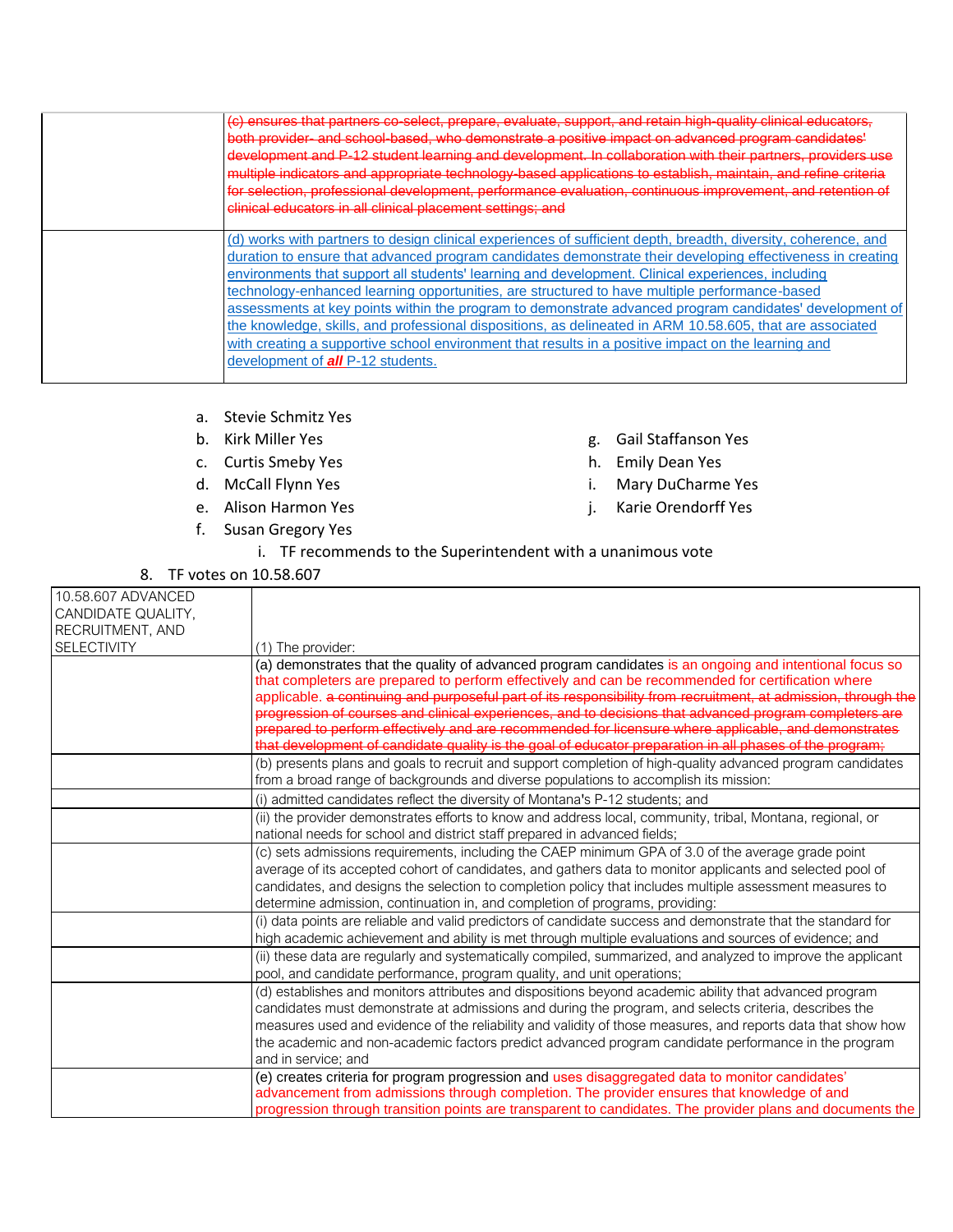| need for candidate support, as identified in disaggregated data as may be relevant for the EPP's mission,<br>so candidates meet milestones. monitors candidates' advancement from admissions through completion.<br>All advanced program candidates demonstrate the ability to create and maintain supportive environments<br>for teaching college- and career-ready standards. Providers present multiple forms of evidence to indicate<br>advanced program candidates' application of content knowledge and research, data-informed decision<br>making, and the integration of technology in all of these domains.                                                   |
|------------------------------------------------------------------------------------------------------------------------------------------------------------------------------------------------------------------------------------------------------------------------------------------------------------------------------------------------------------------------------------------------------------------------------------------------------------------------------------------------------------------------------------------------------------------------------------------------------------------------------------------------------------------------|
| (2) Prior to recommending any advanced program candidate for program completion, the provider<br>documents that the advanced program candidate: ensures candidates possess academic competency to<br>help facilitate learning with positive impacts on diverse P-12 student learning and development through<br>application of content knowledge, data literacy and research-driven decision making, effective use of<br>collaborative skills, and application of technology in the field(s) where certification is sought. Multiple<br>measures are provided and data are disaggregated and analyzed based on categories as may be relevant<br>for the EPP's mission. |
| (a) has reached a high standard for content knowledge, data- and research-informed decision making,<br>integration of technology in the discipline, and demonstrates the ability to create, maintain, and enhance<br>supportive environments for effective P-12 learning; and                                                                                                                                                                                                                                                                                                                                                                                          |
| <u>the expectations of the profession, including codes of ethics, professional stand:</u><br>practice, and relevant laws and policies.                                                                                                                                                                                                                                                                                                                                                                                                                                                                                                                                 |

- a. Stevie Schmitz Yes
- b. Kirk Miller Yes
- c. Curtis Smeby Yes
- d. McCall Flynn Yes
- e. Alison Harmon Yes
- f. Susan Gregory Yes
- g. Gail Staffanson Yes
- h. Emily Dean Yes
- i. Mary DuCharme Yes
- j. Karie Orendorff Yes
- i. TF recommends to the Superintendent with a unanimous vote

## 9. TF votes on 10.58.608

| 10.58.608<br>ADVANCED            |                                                                                                                                                                                                                                                                                                                                                                                                                                                                                                                                                                                                                                                                                   |
|----------------------------------|-----------------------------------------------------------------------------------------------------------------------------------------------------------------------------------------------------------------------------------------------------------------------------------------------------------------------------------------------------------------------------------------------------------------------------------------------------------------------------------------------------------------------------------------------------------------------------------------------------------------------------------------------------------------------------------|
| PROGRAM IMPACT (1) The provider: |                                                                                                                                                                                                                                                                                                                                                                                                                                                                                                                                                                                                                                                                                   |
|                                  | (a) demonstrates the impact of its completers on P-12 student learning and development, classroom instruction, and<br>schools, and the satisfaction of its completers with the relevance and effectiveness of their preparation; documents<br>through structured and validated observation instruments and surveys the impact of its completers on P-12 student<br>learning and development, classroom instruction, and schools, and demonstrates, using measures that result in valid<br>and reliable data, that advanced program completers perceive their preparation as relevant to the responsibilities they<br>confront on the job, and that the preparation was effective. |
|                                  | (b) documents advanced program completers' impact on P-12 student learning and development using state-<br>supported P-12 data and other measures employed by the provider, including employer surveys, and program<br>completer surveys; demonstrates using measures that result in valid and reliable data that employers are satisfied<br>with the advanced program completers' preparation for their assigned responsibilities in working with all P-12<br>students.                                                                                                                                                                                                          |
|                                  | (c) demonstrates, through structured and validated observation instruments and surveys, which completers effectively<br>apply the professional knowledge, skills, and dispositions that the preparation experiences were designed to achieve;                                                                                                                                                                                                                                                                                                                                                                                                                                     |
|                                  | (d) demonstrates, using measures that result in valid and reliable data that employers are satisfied with the advanced<br>program completers' preparation for their assigned responsibilities in working with P-12 students; and                                                                                                                                                                                                                                                                                                                                                                                                                                                  |
|                                  | (e) demonstrates, using measures that result in valid and reliable data, that advanced program completers perceive their<br>preparation as relevant to the responsibilities they confront on the job, and that the preparation was effective.                                                                                                                                                                                                                                                                                                                                                                                                                                     |

- a. Stevie Schmitz Yes
- b. Kirk Miller Yes
- c. Curtis Smeby Yes
- d. McCall Flynn Yes
- e. Alison Harmon Yes
- f. Susan Gregory Yes
- g. Gail Staffanson Yes
- h. Emily Dean Yes
- i. Mary DuCharme Yes
- j. Karie Orendorff Yes
- i. TF recommends to the superintendent with a unanimous vote.
- 10. TF vote on 10.58.609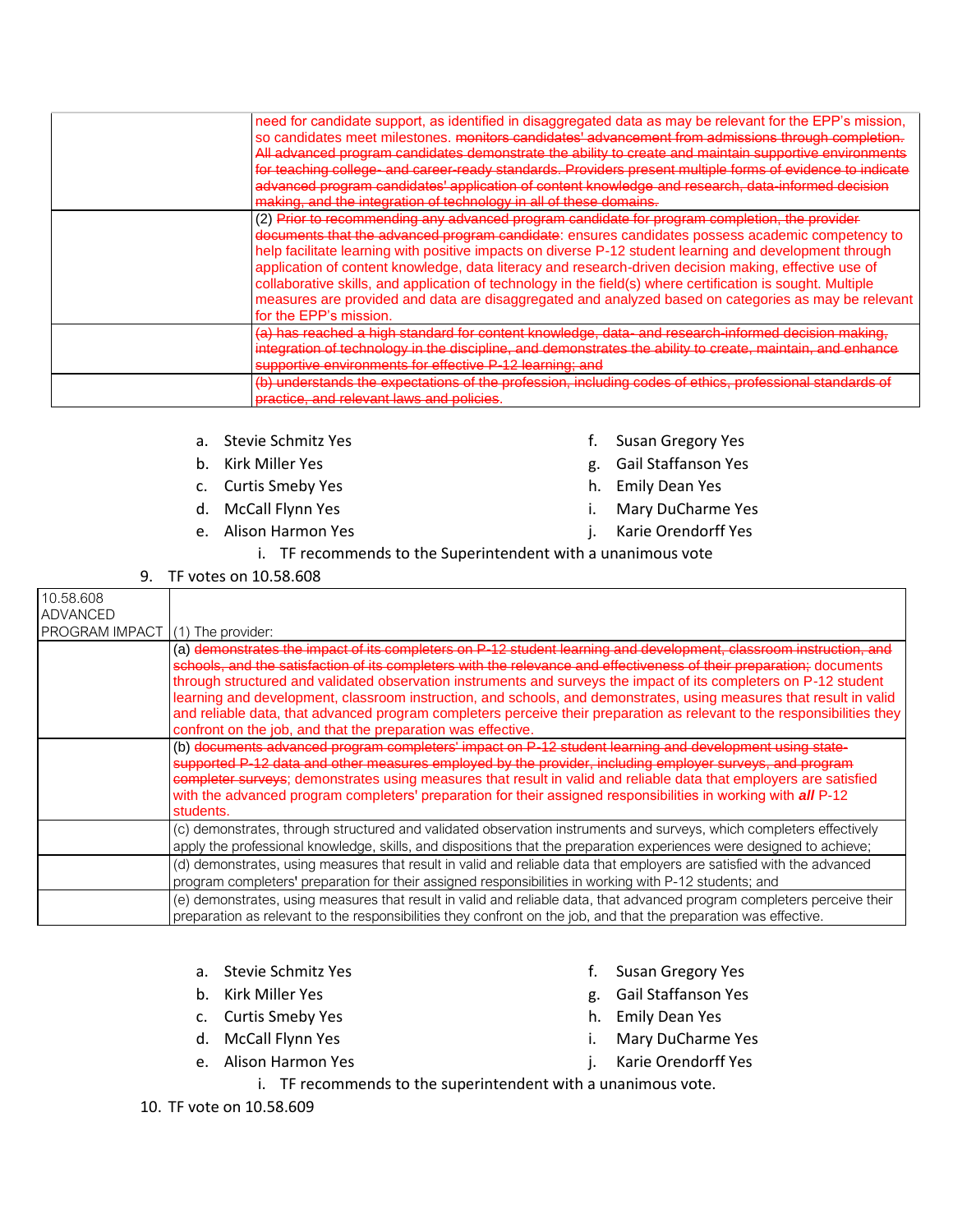| 10.58.609 ADVANCED PROVIDER |                                                                                                                                                                                                                                                                                                                                                                                                                                                                                                                                                                                                                                                                                                                                                        |
|-----------------------------|--------------------------------------------------------------------------------------------------------------------------------------------------------------------------------------------------------------------------------------------------------------------------------------------------------------------------------------------------------------------------------------------------------------------------------------------------------------------------------------------------------------------------------------------------------------------------------------------------------------------------------------------------------------------------------------------------------------------------------------------------------|
| QUALITY ASSUANCE AND        |                                                                                                                                                                                                                                                                                                                                                                                                                                                                                                                                                                                                                                                                                                                                                        |
| CONTINUOUS IMPROVEMENT      | (1) The provider:                                                                                                                                                                                                                                                                                                                                                                                                                                                                                                                                                                                                                                                                                                                                      |
|                             | (a) maintains a quality assurance system comprised of valid data from multiple measures, including<br>evidence of candidates' and completers' positive impact on P-12 student learning and development; and<br>supports continuous improvement that is sustained and evidence-based. The system is developed and<br>maintained with input from internal and external stakeholders., and that evaluates the effectiveness of its<br>completers; and uses the results of inquiry and data collection to establish priorities, enhance program<br>elements and capacity, and test highlights innovations. to improve completers' impact on P-12 student<br>learning and development;                                                                      |
|                             | (b) develops a quality assurance system which is comprised of multiple measures, that can monitor<br>candidate progress, completer achievements, and provider operational effectiveness; has developed,<br>implemented, and modified, as needed, a functioning quality assurance system that ensures a sustainable<br>process to document operational effectiveness. This system documents how data enter the system, how<br>data are reported and used in decision making, and how the outcomes of those decisions inform<br>programmatic improvement. This provider's quality assurance system relies on relevant, verifiable,<br>representative, cumulative, and actionable measures to ensure interpretations of data are valid and<br>consistent. |
|                             | (c) ensures that its quality assurance system relies on data that are relevant, verifiable, representative,<br>cumulative, and provides specific quidance for improvement, and produces empirical evidence that<br>interpretations of data are valid and consistent regularly, systematically, and continuously assesses<br>performance against its goals and relevant standards, tracks results over time, documents modifications<br>and/or innovations and their effects on EPP outcomes;                                                                                                                                                                                                                                                           |
|                             | (d) regularly and systematically assesses performance against its goals and relevant standards, tracks<br>results over time, tests innovations, and the effects of selection criteria on subsequent progress and<br>completion, and uses results to improve program elements and processes includes relevant internal (e.g.,<br>EPP administrators, faculty, staff, candidates) and external (e.g., alumni, practitioners, school and<br>community partners, employers) stakeholders in the program design, evaluation, and continuous<br>improvement processes;                                                                                                                                                                                       |
|                             | (e) ensures that measures of advanced program completer impact on the P-12 learning environment,<br>including available outcome data, are based on established best practices, summarized, analyzed, shared<br>widely, and acted upon in decision making related to programs, resource allocation, and future direction.<br>and                                                                                                                                                                                                                                                                                                                                                                                                                        |
|                             | (f) assures that appropriate stakeholders, including alumni, employers, practitioners, school and<br>community partners, and others defined by the provider, are involved in program evaluation,<br>improvement, and identification of models of excellence.                                                                                                                                                                                                                                                                                                                                                                                                                                                                                           |

- a. Stevie Schmitz Yes
- b. Kirk Miller Yes
- c. Curtis Smeby Yes
- d. McCall Flynn Yes
- e. Alison Harmon Yes
- f. Susan Gregory Yes
- g. Gail Staffanson Yes
- h. Emily Dean Yes
- i. Mary DuCharme Yes
- j. Karie Orendorff Yes

i. TF recommends to the superintendent with a unanimous vote

- 11. NEW STANDARD
	- a. Stevie makes comment that CAEP is suggesting two new standards and this standard is important. The other is a financial aid standard that does not apply to all EPPs

NEW **STANDARD** The EPP has the fiscal and administrative capacity, faculty, infrastructure (facilities, equipment, and supplies) and other resources as appropriate to the scale of its operations and as necessary for the preparation of candidates to meet professional, state, and institutional standards. For EPPs whose institution is accredited by an accreditor recognized by the U.S. Secretary of Education (e.g., SACSCOC, HLC), such accreditation will be considered sufficient evidence of compliance with this standard. If an EPP's institution is not accredited by an accreditor recognized by the U.S. Secretary of Education, the EPP must address each component in narrative supported by evidence. The EPP has the fiscal capacity as appropriate to the scale of its operations. The budget for curriculum, instruction, faculty, clinical work, scholarship, etc., supports highquality work within the EPP and its school partners for the preparation of professional educators. The EPP has administrative capacity as appropriate to the scale of its operations, including leadership and authority to plan, deliver, and operate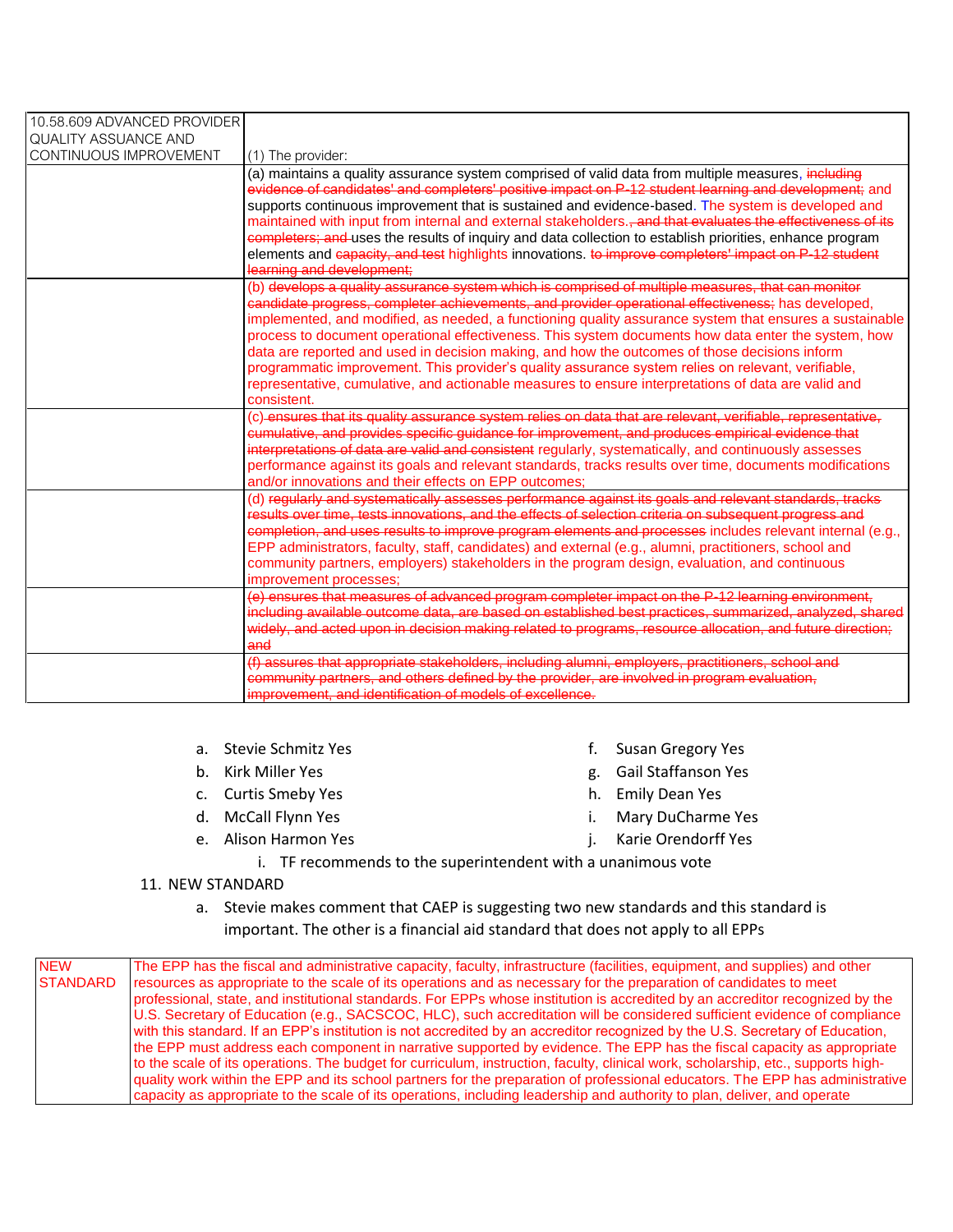coherent programs of study so that their candidates are prepared to meet all standards. Academic calendars, catalogs, publications, grading policies, and advertising are current, accurate, and transparent. The EPP has professional education faculty that have earned doctorates or equivalent P-12 teaching and/or leadership experience that qualifies them for their assignments. The EPP provides adequate resources and opportunities for professional development of faculty, including training in the use of technology The EPP has adequate campus and school facilities, equipment, and supplies to support candidates in meeting standards. The infrastructure supports faculty and candidate use of information technology in instruction.

b. Stevie Schmitz Yes

#### c. Kirk Miller Yes

- d. Curtis Smeby Yes
- e. McCall Flynn Yes
- f. Alison Harmon Yes
- g. Susan Gregory Yes
- h. Gail Staffanson Yes
- i. Emily Dean Yes
- j. Mary DuCharme Yes
- k. Karie Orendorff Yes

#### i. TF recommends to the superintendent with a unanimous vote

12. TF vote on 10.58.705

| 10.58.705 SCHOOL  |                                                                                                                              |
|-------------------|------------------------------------------------------------------------------------------------------------------------------|
| PRINICAPLS,       |                                                                                                                              |
| SUPERVISORS, AND  |                                                                                                                              |
| <b>CURRICULUM</b> |                                                                                                                              |
| <b>DIRECTORS</b>  | (1) The program requires that successful candidates:                                                                         |
|                   | (a) facilitate the development, articulation, implementation, and stewardship of a school or district vision of learning     |
|                   | supported by the school community and:                                                                                       |
|                   | (i) collaboratively develop, implement, and promote a commitment to a shared vision and mission integrated throughout        |
|                   | the school system through communication skills, including listening to multiple audiences, knowledge of school staff, and    |
|                   | aligning decisions with organizational vision;                                                                               |
|                   | (ii) promote continuous and sustainable school and program improvement through the use of decision-making and                |
|                   | problem-solving skills, an organized climate, application of change theory, and use professional leadership behaviors        |
|                   | including self-awareness and reflective practice;                                                                            |
|                   | (iii) use data to inform goals, assess organizational effectiveness, and promote organizational learning through distributed |
|                   | leadership and data-informed decision making; and                                                                            |
|                   | (iv) design, implement, assess, and adjust plans to achieve goals through prioritization, flexibility, and adaption;         |
|                   | (b) promote the development of the full educational potential and well being of each person through our public               |
|                   | schools by advocating, nurturing, and sustaining positive school culture and instructional program conducive to              |
|                   | student learning; staff professional growth based upon current brain-based research for effective teaching and               |
|                   | learning; and exhibiting genuine concern for students and:                                                                   |
|                   | (i) advocate, nurture, and sustain a culture of collaboration, trust, learning, and high expectations to create a            |
|                   | comprehensive, rigorous, and coherent curricular program which addresses postsecondary and life readiness through            |
|                   | the use of a curriculum management process and learning theory;                                                              |
|                   | (ii) develop the instructional and leadership capacity of staff in order to create a personalized and motivated learning     |
|                   | environment for students through staff assessment and providing comprehensive professional learning opportunities;           |
|                   | (iii) appraise, support, and supervise instruction in accordance with state-adopted standards and associated                 |
|                   | accountability systems through fostering a culture of continuous improvement which promotes growth, informs practice,        |
|                   | and promotes learning;                                                                                                       |
|                   | (iv) develop assessment and accountability systems to monitor and evaluate student progress and the impact of the            |
|                   | instructional programs through a curriculum management process; and                                                          |
|                   | (v) maximize instructional time and use appropriate and effective instructional strategies and technologies to support       |
|                   | teaching and learning with effective instructional practices and knowledge of child development;                             |
|                   | (c) ensure proper management of the organization, operations, and resources for a safe, efficient, and effective             |
|                   | learning environment to develop the full educational potential and well-being of each person with the use of data and        |
|                   | time management and:                                                                                                         |
|                   | (i) develop the capacity for distributed leadership to ensure teacher and organizational growth to support quality           |
|                   | instruction and student learning through the implementation of education policy;                                             |
|                   | (ii) efficiently and effectively use human, fiscal, and capital resources, applying fiscal and management theory; and        |
|                   | (iii) advocate, promote, and protect the social, emotional, and physical safety of students and staff with knowledge of      |
|                   | Montana School Law and Special Education Law;                                                                                |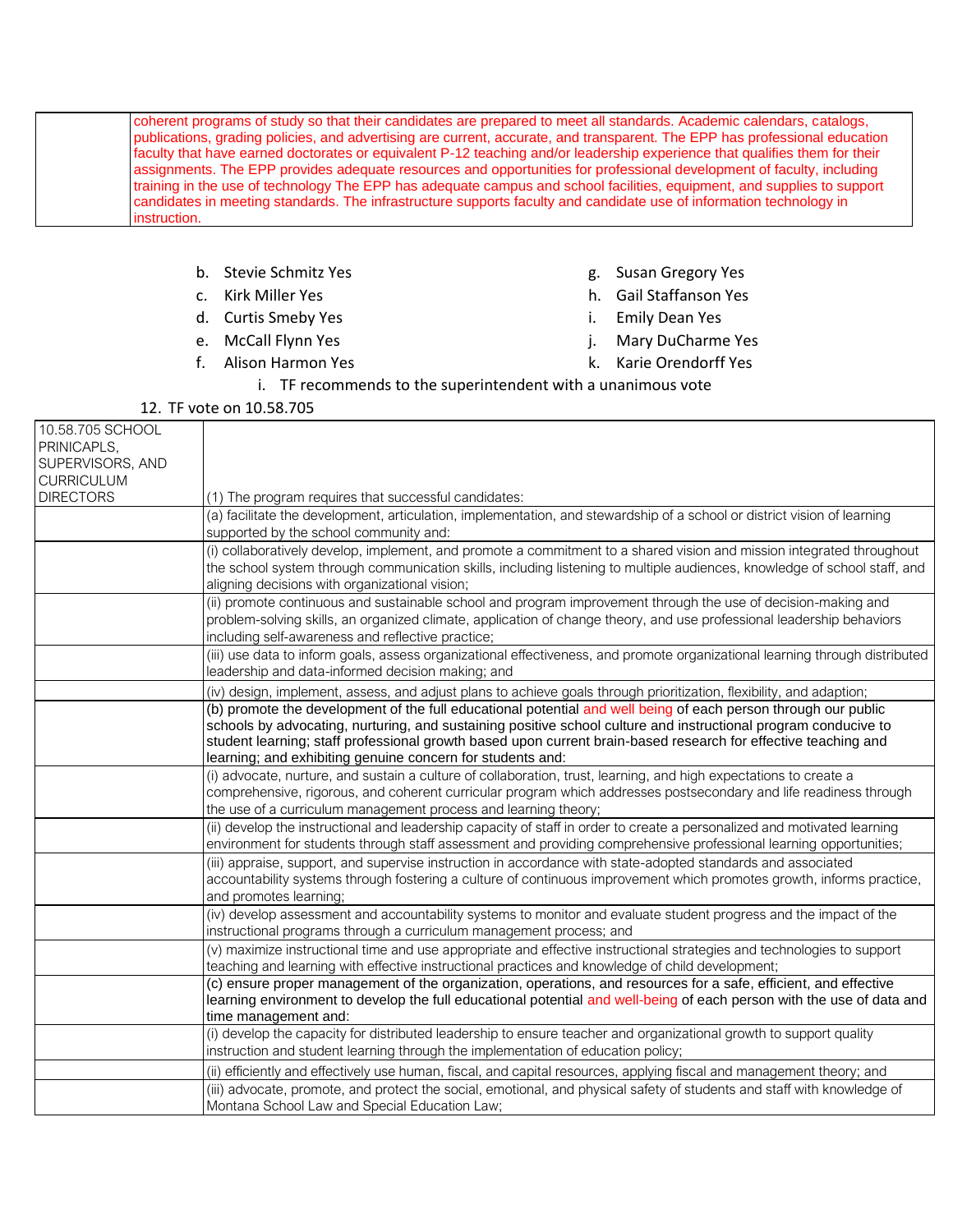| (d) collaborate with families and other community members, respond to diverse community interests and needs,<br>including American Indians and tribes in Montana and mobilize community resources in order to fully develop the<br>educational potential and well-being of each person and:                                                                                                                                                                                                                                                                                                |
|--------------------------------------------------------------------------------------------------------------------------------------------------------------------------------------------------------------------------------------------------------------------------------------------------------------------------------------------------------------------------------------------------------------------------------------------------------------------------------------------------------------------------------------------------------------------------------------------|
| (i) promote family engagement by fostering and sustaining positive relationships with parents, families, caregivers,<br>community members, and partners by exhibiting human relations skills;                                                                                                                                                                                                                                                                                                                                                                                              |
| (ii) promote understanding, appreciation, and use of the community's diverse cultural, social, and intellectual resources<br>to expand cultural proficiency; and                                                                                                                                                                                                                                                                                                                                                                                                                           |
| (iii) collect and analyze data and information pertinent to the educational environment by being an informed consumer of<br>educational research:                                                                                                                                                                                                                                                                                                                                                                                                                                          |
| (e) act with integrity, fairness, and in an ethical manner in order to develop the full educational potential and well-<br>being of each person through our public schools by exhibiting open-mindedness, integrity, consistency, and ethics<br>and:                                                                                                                                                                                                                                                                                                                                       |
| (i) ensure a system of accountability for every student's academic, social, and emotional success;                                                                                                                                                                                                                                                                                                                                                                                                                                                                                         |
| (ii) model principles of self-awareness, reflective practice, transparency, and ethical behavior;                                                                                                                                                                                                                                                                                                                                                                                                                                                                                          |
| (iii) safeguard the values of democracy, equity, and diversity; and                                                                                                                                                                                                                                                                                                                                                                                                                                                                                                                        |
| (iv) consider and evaluate the potential moral and legal consequences of decision making and promote social justice to<br>ensure that individual student needs inform all aspects of schooling;                                                                                                                                                                                                                                                                                                                                                                                            |
| (f) understand, respond to, and influence the larger political, social, economic, legal, and cultural context in order to<br>develop the full educational potential and weill-being of each person through our public schools and assess, analyze,<br>and anticipate emerging trends and initiatives in order to advocate for children, families, and caregivers by acting to<br>influence local, district, state, and national decisions affecting student learning through the knowledge of community,<br>understanding of political climate, and community relations and resources; and |
| (g) complete an internship/field experience that provides at least 216 hours of significant opportunities to synthesize<br>and apply the knowledge and practice and develop the skills identified in this rule through substantial, sustained,<br>standards-based work in real settings, planned and guided cooperatively by the institution and properly<br>administratively endorsed school district personnel for graduate credit.                                                                                                                                                      |

- a. Stevie Schmitz Yes
- b. Kirk Miller Yes
- c. Curtis Smeby Yes
- d. McCall Flynn Yes
- e. Alison Harmon Yes
- f. Susan Gregory Yes
- g. Gail Staffanson Yes
- h. Emily Dean Yes
- i. Mary DuCharme Yes
- j. Karie Orendorff Yes

i. TF recommends to the superintendent with a unanimous vote.

|           | 13. TF vote on 10.58.706                                                                                                                                                                                                                                   |
|-----------|------------------------------------------------------------------------------------------------------------------------------------------------------------------------------------------------------------------------------------------------------------|
| 10.58.706 | (1) The successful candidate completes <b>all of</b> the requirements of ARM 10.58.705 and the following requirements. The<br>SUPERINTENDENTS program requires that successful candidates:                                                                 |
|           | (a) facilitate the development, articulation, implementation, and stewardship of a school and/or district vision of learning<br>supported by the school community and:                                                                                     |
|           | (a) collaboratively develop, implement, and promote a commitment to a shared district vision and mission integrated<br>throughout the school system by strategic planning, aligning districtwide curriculum, and facilitating policy-making<br>processes:  |
|           | (b) promote continuous and sustainable district improvement by using data to inform goals, assess organizational<br>effectiveness, and promote organizational learning and designing, implementing, assessing and adjusting plans to achieve<br>goals; and |
|           | MOVED: (iii) demonstrate skill in working with school boards;                                                                                                                                                                                              |
|           | (i) develop the instructional and leadership capacity of staff in order to create a personalized and motivated learning<br>environment for students through comprehensive professional learning opportunities with principals and leaders;                 |
|           | (ii) develop districtwide assessment and accountability systems to monitor and evaluate student progress and the impact of<br>the instructional programs; and                                                                                              |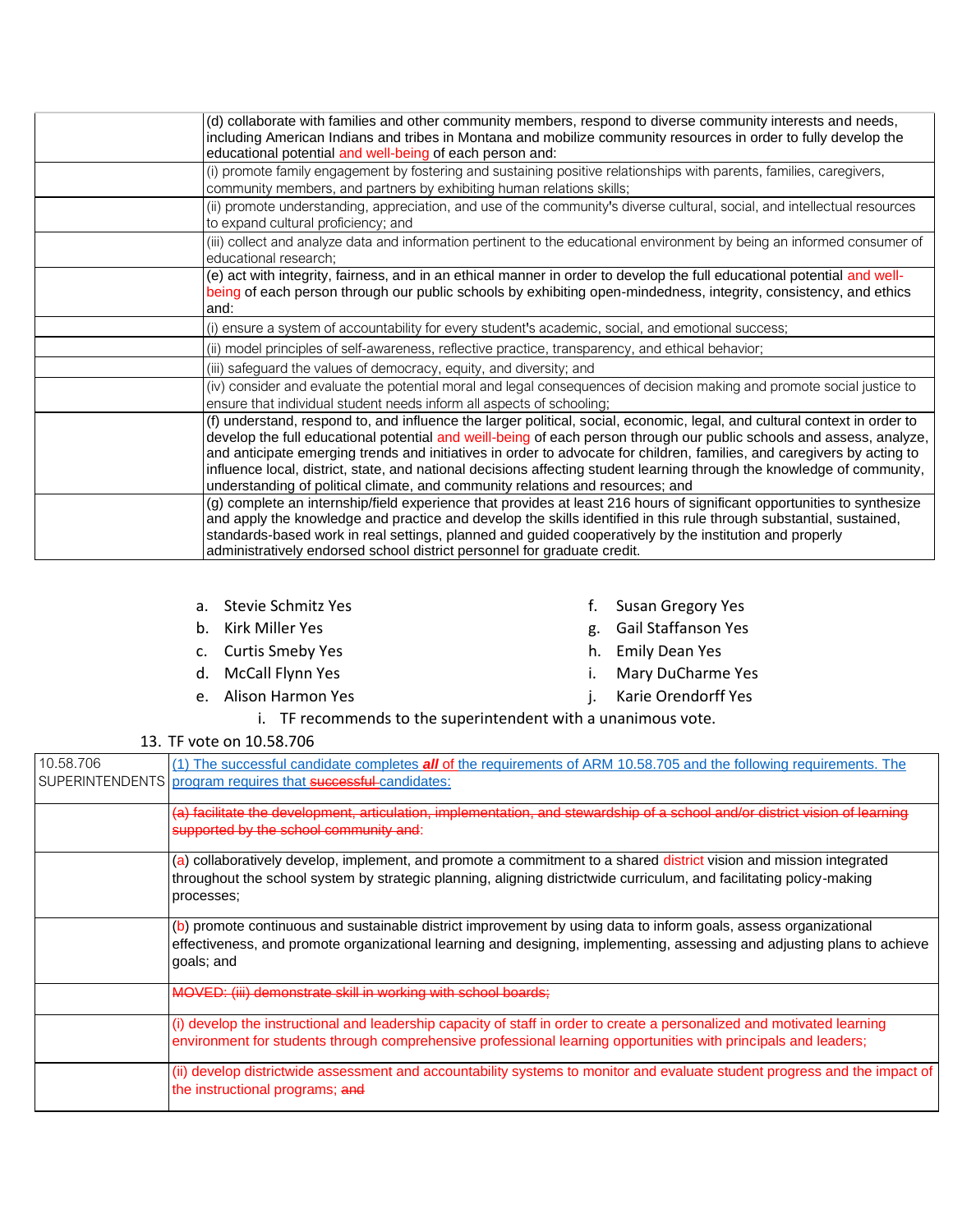| (iii) maximize instructional time, use appropriate and effective instructional strategies and technologies to support teaching<br>and learning through principal supervision and evaluation and developing principal leadership skills;                                                                                    |
|----------------------------------------------------------------------------------------------------------------------------------------------------------------------------------------------------------------------------------------------------------------------------------------------------------------------------|
| (iv) develop the capacity for distributed leadership to ensure teacher and organizational growth to support quality<br>instruction and student learning;                                                                                                                                                                   |
| (v) advocate, promote, and protect the social, emotional, and physical safety of students and staff;                                                                                                                                                                                                                       |
| (vi) demonstrate knowledge of information systems;                                                                                                                                                                                                                                                                         |
| (vii) demonstrate knowledge of student transportation laws and best practices;                                                                                                                                                                                                                                             |
| (viii) demonstrate knowledge of Montana school law, Montana school finance, and Montana collective bargaining and<br>employment law;                                                                                                                                                                                       |
| (ix) demonstrate knowledge of the Americans with Disabilities Act (ADA) and the Individual Disabilities Education Act<br>(IDEA)                                                                                                                                                                                            |
| (b) promote the development of the full educational potential of each person through our public schools by advocating.<br>nurturing, and sustaining a school culture and instructional program conducive to student learning and staff professional<br>growth and:                                                         |
| (i) advocate, nurture, and sustain a culture of collaboration, trust, learning, and high expectations to create a<br>comprehensive, rigorous, and coherent curricular program that addresses post-secondary and life readiness through<br>district academic standards;                                                     |
| (ii) develop the instructional and leadership capacity of staff in order to create a personalized and motivated learning<br>environment for students through comprehensive professional learning opportunities with principals and leaders;                                                                                |
| (iii) appraise, support, and supervise instruction in accordance with state standards and associated accountability systems<br>by fostering a culture of continuous improvement which promotes growth and informs practice and promotes learning with<br>multiple measures through district/state standards-based systems; |
| MOVED: (iv) develop districtwide assessment and accountability systems to monitor and evaluate student progress and<br>the impact of the instructional programs; and                                                                                                                                                       |
| MOVED: (v) maximize instructional time, use appropriate and effective instructional strategies and technologies to support<br>teaching and learning through principal supervision and evaluation and developing principal leadership skills;                                                                               |
| (c) ensure proper management of the organization, operations, and resources for a safe, efficient, and effective learning<br>environment to develop the full educational potential of each person and:                                                                                                                     |
| MOVED: (i) develop the capacity for distributed leadership to ensure teacher and organizational growth to support quality<br>instruction and student learning;                                                                                                                                                             |
| (ii) efficiently and effectively use human, fiscal, and capital resources, applying fiscal and management theory;                                                                                                                                                                                                          |
| MOVED: (iii) advocate, promote, and protect the social, emotional, and physical safety of students and staff;                                                                                                                                                                                                              |
| MOVED: (iv) demonstrate knowledge of information systems;                                                                                                                                                                                                                                                                  |
| MOVED: (v) demonstrate knowledge of student transportation laws and best practices; and                                                                                                                                                                                                                                    |
| MOVED: (vi) demonstrate knowledge of Montana school law, Montana school finance, and Montana collective bargaining<br>and employment law;                                                                                                                                                                                  |
| (c) collaborate with families and other community members, respond to diverse community interests and needs, including<br>American Indians and tribes in Montana families, and mobilize community resources in order to fully develop the<br>educational potential and well-being of each person and:                      |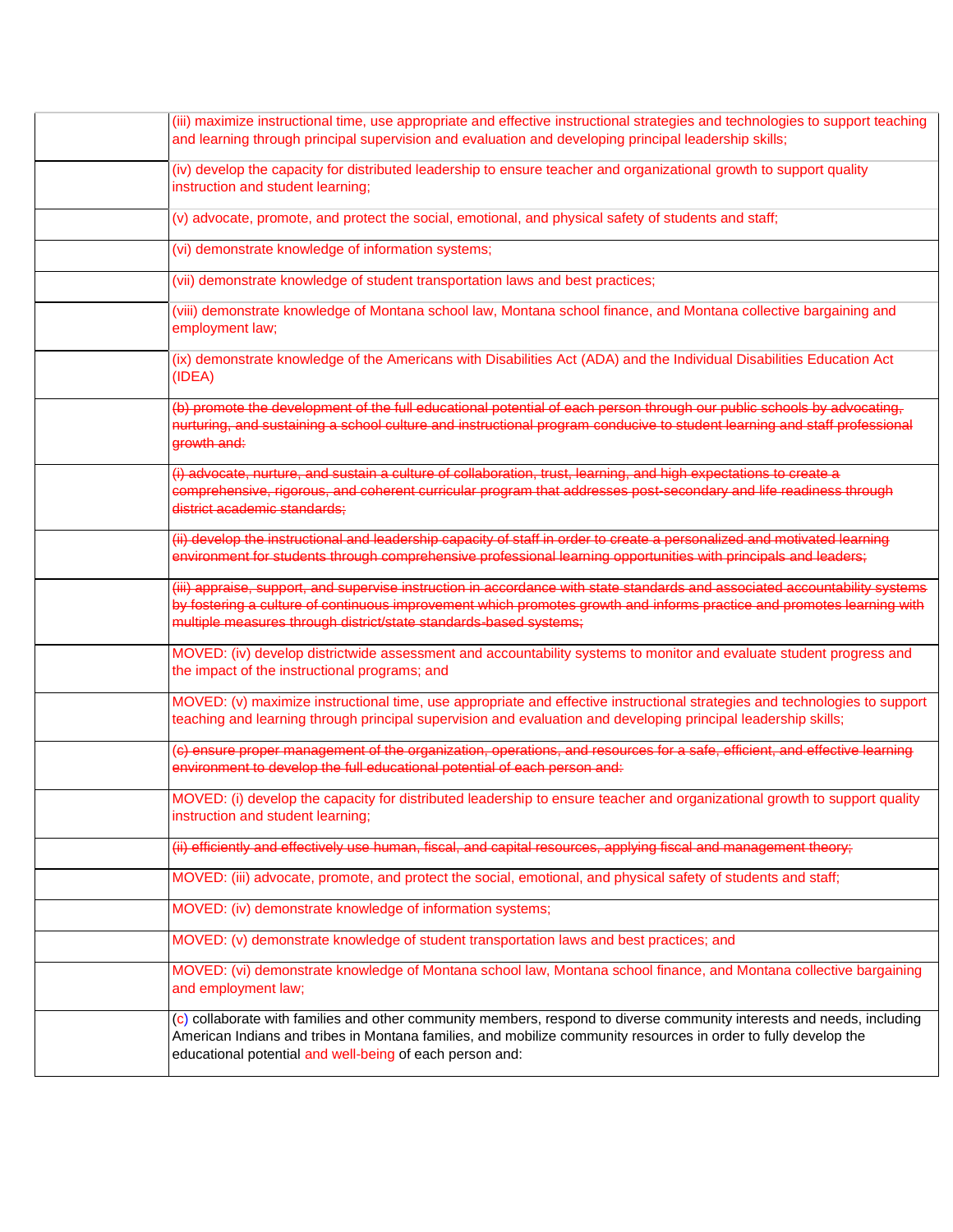| (i) promote family engagement by fostering and sustaining positive relationships with parents, families, caregivers, community<br>members and partners;                                                                                                                                                                                                                                                                                                                                                                                                                                                      |
|--------------------------------------------------------------------------------------------------------------------------------------------------------------------------------------------------------------------------------------------------------------------------------------------------------------------------------------------------------------------------------------------------------------------------------------------------------------------------------------------------------------------------------------------------------------------------------------------------------------|
| (ii) promote understanding, appreciation, and use the community's diverse cultural, social, and intellectual resources to expand<br>the educational experience; and                                                                                                                                                                                                                                                                                                                                                                                                                                          |
| (iii) collect and analyze data and information pertinent to the educational environment:                                                                                                                                                                                                                                                                                                                                                                                                                                                                                                                     |
| (d) act with integrity, fairness, and in an ethical manner in order to develop the full educational potential and well-being of<br>each person through our public schools and:                                                                                                                                                                                                                                                                                                                                                                                                                               |
| (i) ensure a system of accountability for every student's academic, social, and emotional success;                                                                                                                                                                                                                                                                                                                                                                                                                                                                                                           |
| (e) demonstrate skill in working with school boards;                                                                                                                                                                                                                                                                                                                                                                                                                                                                                                                                                         |
| (ii) model principles of self-awareness, reflective practice, transparency, and ethical behavior;                                                                                                                                                                                                                                                                                                                                                                                                                                                                                                            |
| (iii) safequard the values of democracy, equity, and diversity:                                                                                                                                                                                                                                                                                                                                                                                                                                                                                                                                              |
| (iv) consider and evaluate the potential moral and legal consequences of decision making and promote social justice to<br>ensure that individual student needs inform all aspects of schooling: and                                                                                                                                                                                                                                                                                                                                                                                                          |
| MOVED: (v) demonstrate knowledge of the Americans with Disabilities Act (ADA) and the Individual Disabilities Education<br>Act (IDEA);                                                                                                                                                                                                                                                                                                                                                                                                                                                                       |
| (f) understand, respond to, and influence the larger political, social, economic, legal, and cultural context in order to<br>develop the full educational potential and well-being of each person through our public schools and assess, analyze, and<br>anticipate emerging trends and initiatives in order to advocate for children, families, and caregivers by acting to influence<br>local, district, state, and national decisions affecting student learning through systemic analysis of issues, knowledge of<br>collective bargaining, marketing strategies, and political and economic trends; and |
| (g) complete an internship/field experience that provides at least 216 hours of significant opportunities to synthesize and apply<br>the knowledge and practice and develop the skills identified in this rule through substantial, sustained, standards-based work in<br>real settings, planned and guided cooperatively by the institution and properly administratively endorsed school district<br>personnel for graduate credit.                                                                                                                                                                        |

- a. Stevie Schmitz Yes
- b. Kirk Miller Yes
- c. Curtis Smeby Yes
- d. McCall Flynn Yes
- e. Alison Harmon Yes
- f. Susan Gregory Yes
- g. Gail Staffanson Yes
- h. Emily Dean Yes
- i. Mary DuCharme Yes
- j. Karie Orendorff Yes
- i. TF recommends to the superintendent with a unanimous vote.
- 14. Kirk makes comment that the TF should go back to 316 and 317 the TF needs to vote.

#### 15. 10.58.316 NEW STANDARD

| 10.58.316 NEW<br><b>STANDARD</b> | The EPP has the fiscal and administrative capacity, faculty, infrastructure (facilities, equipment, and supplies) and other<br>resources as appropriate to the scale of its operations and as necessary for the preparation of candidates to meet<br>professional, state, and institutional standards. For EPPs whose institution is accredited by an accreditor recognized by the<br>U.S. Secretary of Education (e.g., SACSCOC, HLC), such accreditation will be considered sufficient evidence of<br>compliance with Standard 6. If an EPP's institution is not accredited by an accreditor recognized by the U.S. Secretary of<br>Education, the EPP must address each component of ST 6 in narrative supported by evidence. |
|----------------------------------|----------------------------------------------------------------------------------------------------------------------------------------------------------------------------------------------------------------------------------------------------------------------------------------------------------------------------------------------------------------------------------------------------------------------------------------------------------------------------------------------------------------------------------------------------------------------------------------------------------------------------------------------------------------------------------------------------------------------------------|
|                                  | R6.1 Fiscal Resources The EPP has the fiscal capacity as appropriate to the scale of its operations. The budget for<br>curriculum, instruction, faculty, clinical work, scholarship, etc., supports high-quality work within the EPP and its school<br>partners for the preparation of professional educators.                                                                                                                                                                                                                                                                                                                                                                                                                   |
|                                  | R6.2 Administrative Capacity The EPP has administrative capacity as appropriate to the scale of its operations, including leadership<br>and authority to plan, deliver, and operate coherent programs of study so that their candidates are prepared to meet all standards.<br>Academic calendars, catalogs, publications, grading policies, and advertising are current, accurate, and transparent.                                                                                                                                                                                                                                                                                                                             |